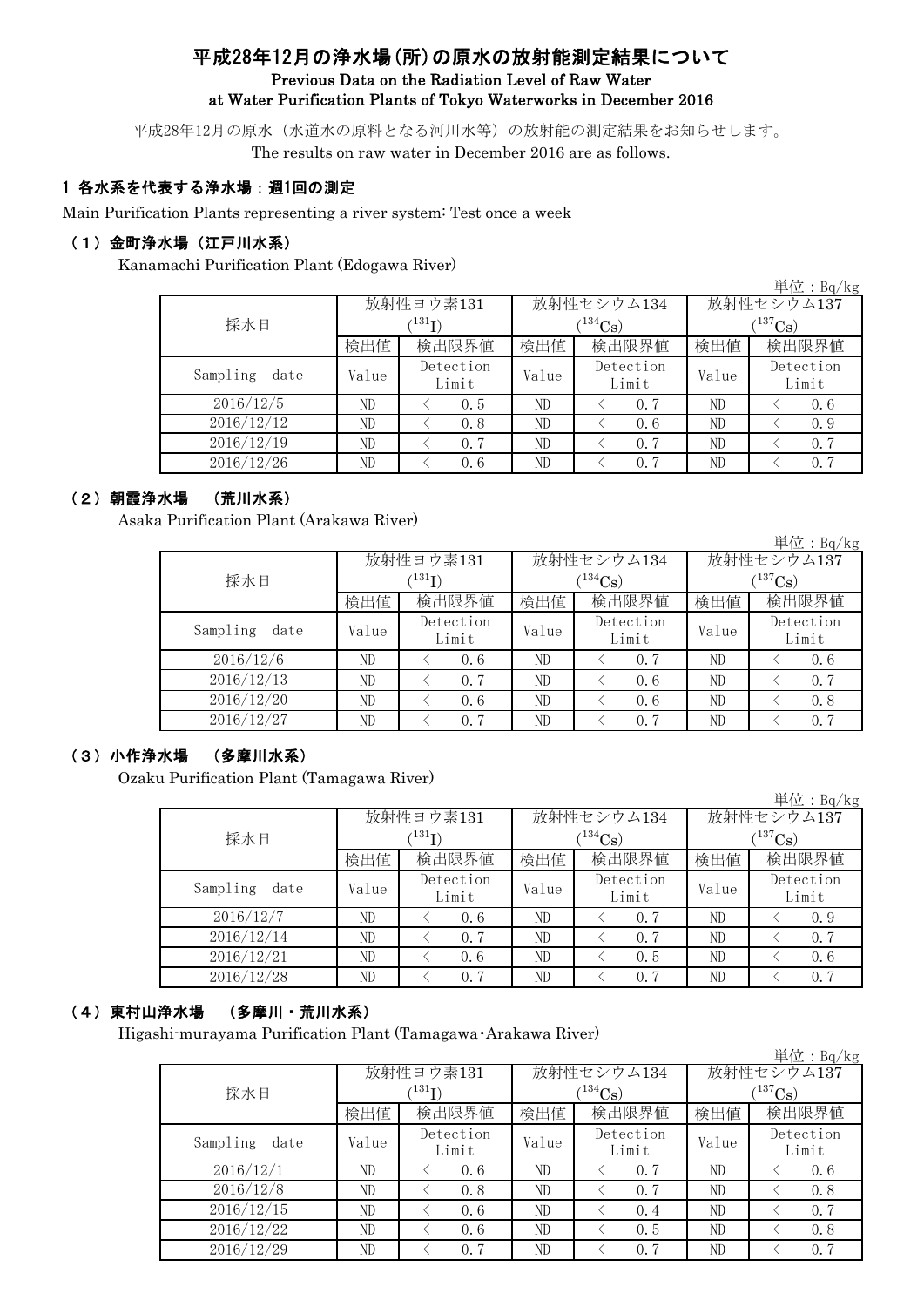## (5)長沢浄水場 (相模川水系)

Nagasawa Purification Plant (Sagamigawa River)

|                  |       |                    |       |                    |              | 単位: $Bq/kg$        |  |
|------------------|-------|--------------------|-------|--------------------|--------------|--------------------|--|
|                  |       | 放射性ヨウ素131          |       | 放射性セシウム134         | 放射性セシウム137   |                    |  |
| 採水日              |       | (131)              |       | $(^{134}Cs)$       | $(^{137}Cs)$ |                    |  |
|                  | 検出値   | 検出限界値              | 検出値   | 検出限界値              | 検出値          | 検出限界値              |  |
| Sampling<br>date | Value | Detection<br>Limit | Value | Detection<br>Limit | Value        | Detection<br>Limit |  |
| 2016/12/2        | ND    | 0.6                | ND    | 0.7                | ND           | 0.8                |  |
| 2016/12/9        | ND    | 0.7                | ND    | 0.6                | ND           | 0.8                |  |
| 2016/12/16       | ND    | 0.7                | ND    | 0.7                | ND           | 0.8                |  |
| 2016/12/23       | ND    | 0.8                | ND    | 0.6                | ND           | 0.6                |  |
| 2016/12/30       | ND    | 0.7                | ND    | 0.6                | ND           | 0.6                |  |

# 2 その他の主要浄水場:概ね月1回の測定

Other Main Purification Plants: Test mostly once a month

|                     |                            |                  |                          |                    |       |          |                       |                    |                                     |           | 単位:Bq/kg           |
|---------------------|----------------------------|------------------|--------------------------|--------------------|-------|----------|-----------------------|--------------------|-------------------------------------|-----------|--------------------|
| 浄水所                 | 採水日<br>水源                  |                  | 放射性ヨウ素131<br>$(^{131}I)$ |                    |       |          | $(^{134}\mathrm{Cs})$ | 放射性セシウム134         | 放射性セシウム137<br>$(^{137}\mathrm{Cs})$ |           |                    |
|                     |                            |                  | 検出値                      |                    | 検出限界値 | 検出値      | 検出限界値                 |                    | 検出値                                 |           | 検出限界値              |
| Monitoring<br>point | Water<br>resource          | Sampling<br>date | Value                    | Detection<br>Limit |       | Value    |                       | Detection<br>Limit |                                     |           | Detection<br>Limit |
| 三郷<br>Misato        | 江戸川水系<br>Edogawa<br>River  | 2016/12/14       | $\rm ND$                 | $\lt$              | 0.7   | $\rm ND$ | $\langle$             | 0.7                | $\rm ND$                            | $\langle$ | 0.7                |
| 三園<br>Misono        | 荒川水系<br>Arakawa<br>River   | 2016/12/14       | $\rm ND$                 | $\lt$              | 0.7   | ND       | $\langle$             | 0.6                | $\rm ND$                            | $\lt$     | 0.7                |
| 境<br>Sakai          | 多摩川水系<br>Tamagawa<br>River | 2016/12/14       | ND                       | $\langle$          | 0.6   | ND       | $\langle$             | 0.5                | ND                                  | $\langle$ | 0.7                |
| 砧<br>Kinuta         | 多摩川水系<br>Tamagawa<br>River | 2016/12/14       | ND                       | $\langle$          | 0.7   | ND       | $\langle$             | 0.6                | ND                                  | $\lt$     | 0.7                |
| 砧下<br>Kinutashimo   | 多摩川水系<br>Tamagawa<br>River | 2016/12/14       | $\rm ND$                 | $\langle$          | 0.7   | ND       | $\lt$                 | 0.6                | ND                                  | $\lt$     | 0.6                |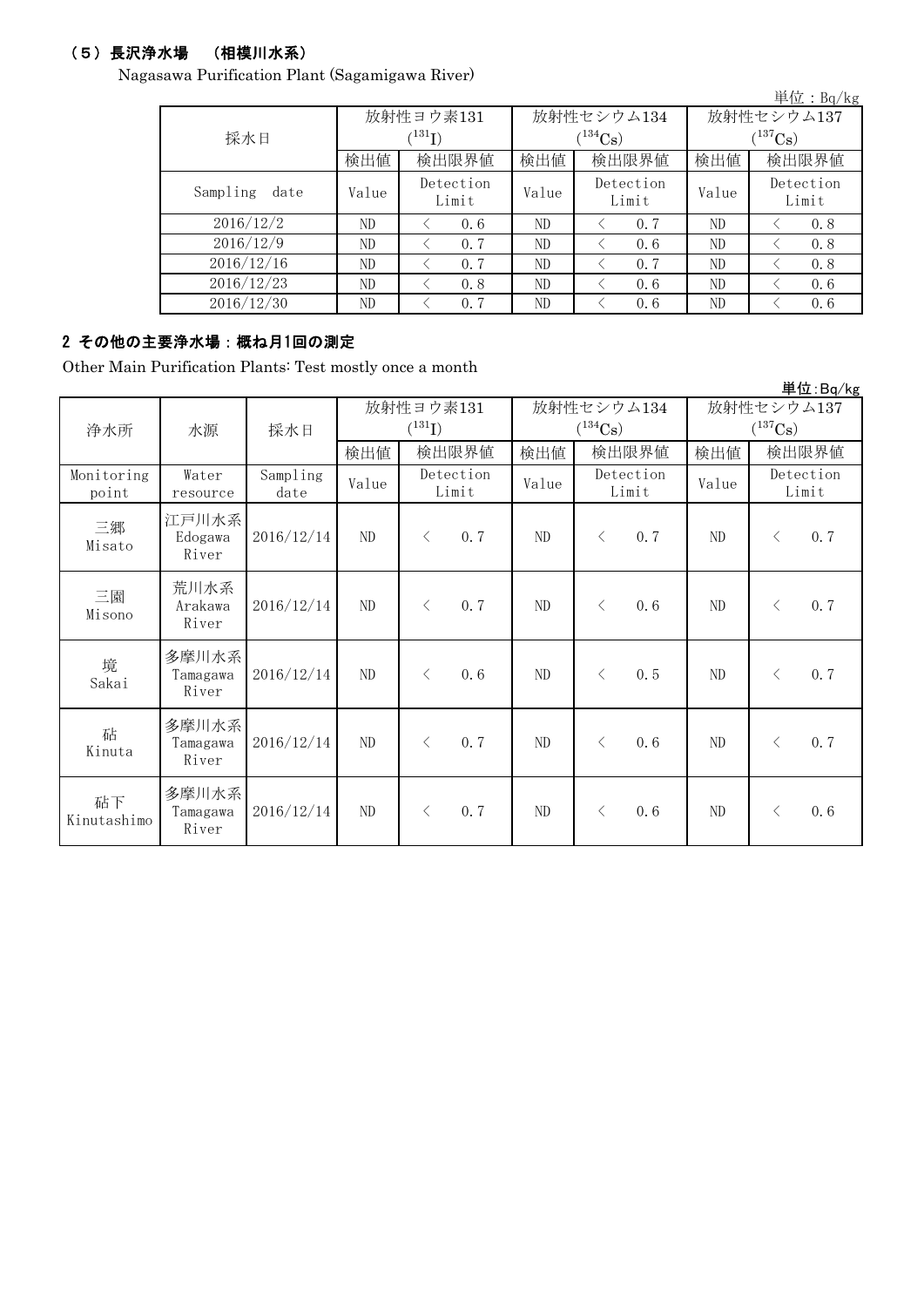## 3 多摩地区等の表流水・伏流水・浅井戸を水源とする浄水所:概ね月1回の測定

Water purification plants using surface water, subsoil water, or shallow well water in Tama Area: Test mostly once a month

|                  |                  |       |                    |                |                    |                       | 単位: $Bq/kg$        |  |  |
|------------------|------------------|-------|--------------------|----------------|--------------------|-----------------------|--------------------|--|--|
|                  |                  |       | 放射性ヨウ素131          |                | 放射性セシウム134         |                       | 放射性セシウム137         |  |  |
| 浄水所              | 採水日              |       | $(^{131}I)$        |                | $(^{134}Cs)$       | $(^{137}\mathrm{Cs})$ |                    |  |  |
|                  |                  | 検出値   | 検出限界値              | 検出値            | 検出限界値              |                       | 検出限界値              |  |  |
| Monitoring point | Sampling<br>date | Value | Detection<br>Limit | Value          | Detection<br>Limit | Value                 | Detection<br>Limit |  |  |
| 戸倉<br>Tokura     | 2016/12/7        | ND    | 0.8<br>$\langle$   | ND             | 0, 6<br>$\langle$  | ND                    | 0.7<br>$\lt$       |  |  |
| 乙津<br>Ottsu      | 2016/12/7        | ND    | 0.8<br>$\langle$   | N <sub>D</sub> | 0.7<br>$\langle$   | ND                    | 0.7<br>$\langle$   |  |  |
| 日原<br>Nippara    | 2016/12/12       | ND    | 0.7<br>$\langle$   | $\rm ND$       | 0.7<br>$\langle$   | ND                    | 0.6<br>$\langle$   |  |  |
| 氷川<br>Hikawa     | 2016/12/12       | ND    | 0.7<br>$\langle$   | ND             | 0.7<br>$\langle$   | ND                    | 0.6<br>$\lt$       |  |  |
| 棚沢<br>Tanasawa   | 2016/12/15       | ND    | 0.7<br>$\langle$   | ND             | $\langle$<br>0, 5  | N <sub>D</sub>        | 0.7<br>$\langle$   |  |  |
| 大丹波<br>0taba     | 2016/12/15       | ND    | 0.7<br>$\langle$   | ND             | $\langle$<br>0.5   | ND                    | 0.8<br>$\lt$       |  |  |
| 小河内<br>Ogouchi   | 2016/12/19       | ND    | 0.8<br>$\langle$   | ND             | 0.8<br>$\langle$   | ND                    | 0.7<br>$\lt$       |  |  |
| ひむら<br>Himura    | 2016/12/19       | ND    | 0.7<br>$\langle$   | ND             | 0.7<br>$\langle$   | $\rm ND$              | 0.7<br>$\lt$       |  |  |
| 深沢<br>Fukasawa   | 2016/12/20       | ND    | 0.8<br>$\langle$   | ND             | $\lt$<br>0.6       | ND                    | 0.6<br>$\langle$   |  |  |

### <表流水を水源とする浄水所> <surface water>

# <伏流水を水源とする浄水所> <subsoil water>

|                       |                  |                          |                              |     |                            |           |                             |                                     |           | 単位: Bg/kg          |  |
|-----------------------|------------------|--------------------------|------------------------------|-----|----------------------------|-----------|-----------------------------|-------------------------------------|-----------|--------------------|--|
|                       | 採水日              | 放射性ヨウ素131<br>$(^{131}I)$ |                              |     | 放射性セシウム134<br>$(^{134}Cs)$ |           |                             | 放射性セシウム137<br>$(^{137}\mathrm{Cs})$ |           |                    |  |
| 浄水所                   |                  | 検出値                      | 検出限界値                        |     | 検出限界値<br>検出値               |           | 検出値                         | 検出限界値                               |           |                    |  |
| Monitoring point      | Sampling<br>date | Value                    | Detection<br>Limit           |     |                            |           | Detection<br>Value<br>Limit |                                     | Value     | Detection<br>Limit |  |
| 千ヶ瀬第二<br>Chigasedaini | 2016/12/8        | ND                       | $\left\langle \right\rangle$ | 0.9 | ND                         | $\langle$ | 0.6                         | ND                                  | $\lt$     | 0.7                |  |
| 日向和田<br>Hinatawada    | 2016/12/8        | ND                       | $\langle$                    | 0.8 | ND                         | $\langle$ | 0.6                         | ND                                  | $\langle$ | 0.7                |  |
| 成木<br>Nariki          | 2016/12/13       | ND                       | $\langle$                    | 0.6 | ND                         | $\langle$ | 0, 7                        | ND                                  | $\lt$     | 0.6                |  |
| 二俣尾<br>Futamatao      | 2016/12/13       | ND                       | $\langle$                    | 0.8 | ND                         | $\langle$ | 0.7                         | ND                                  | $\langle$ | 0.7                |  |
| 沢井第一<br>Sawaidaiichi  | 2016/12/21       | N <sub>D</sub>           | $\left\langle \right\rangle$ | 0.7 | ND                         | $\langle$ | 0.7                         | N <sub>D</sub>                      | $\lt$     | 0.7                |  |
| 御岳山<br>Mitakesann     | 2016/12/26       | ND                       | $\langle$                    | 0.7 | ND                         | $\langle$ | 0.7                         | ND                                  | $\langle$ | 0.8                |  |